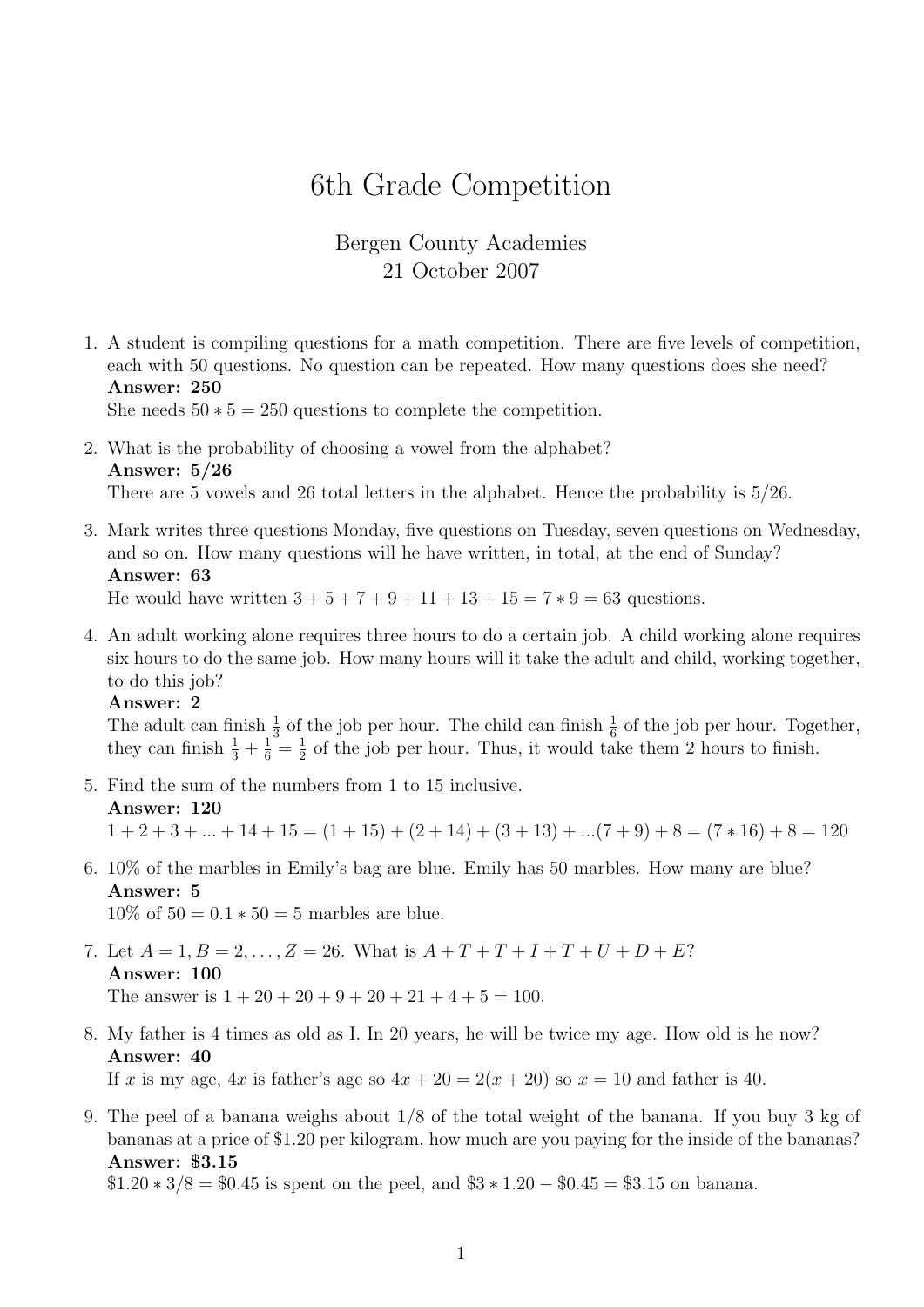10. A train is traveling at the rate of 1 mile per 1 minute and 20 seconds. If the train continues at this rate, how many miles will it travel in one hour?

```
Answer: 45
```
At this rate, the train will go 3 miles in 4 minutes. Since there are 15 4-minute periods in an hour, the train will travel 15 3-mile lengths, or 45 miles.

11. Find the 21st term in the sequence  $2, 4, 6, 8, \ldots$ 

# Answer: 42

In general, the *n*th term is  $2 * n$ . Hence, the 21st term is  $21 * 2 = 42$ .

12. Snow White bought 1 t-shirt for each of the seven dwarves for \$9.95 each. The cashier charged her an additional \$13.07 in sales tax. She left the store with \$7.28. How much money did she start with?

```
Answer: $90.00
```
She started with  $7 * $9.95 + $13.07 + $7.28 = $90.00$ .

13. A bag of marbles can be divided in equal shares among 2, 3, 4, 5, or 6 friends. What is the least number of marbles that the bag could contain?

Answer: 60

The least common multiple of 2, 3, 4, 5, and 6 is  $2^2 * 3 * 5 = 60$ .

14. How many zoinks can you buy with 300 zonkers knowing the exchange rate is 20 zoinks per zonker?

```
Answer: 6000
```
300 zonkers  $\times 20$  zoinks /1 zonker = 6000 zoinks

15. What is the 10th term in the sequence 1, 5, 9, ...? Answer: 37

The first term is  $1 \times 4 - 3$ , the second is  $2 \times 4 - 3$ , the third is  $3 \times 4 - 3$ , and so on. Thus, the tenth term is  $10 \times 4 - 3 = 37$ .

- 16. If you put aside \$2.00 on January 1, \$4.00 on February 1, \$8.00 on March 1, \$16.00 on April 1, and so on, how much money would you save in six months? Answer: \$126.00  $2+4+8+16+32+64=126.$
- 17. In parallelogram  $ABCD$ ,  $AB = x + 8$ ,  $BC = 3x$ , and  $CD = 4x 4$ . What is the perimeter? Answer: 48  $AB = x + 8 = 4x - 4 = CD$  so  $x = 4$  and  $BC = 3 * 4 = 12 = AB$  so the perimeter is  $2 * (AB + BC) = 48.$
- 18. How many degrees are in the measure of the smaller angle that is formed by the hands of a clock when it is 4 o'clock? Answer: 120

Each hour amounts to  $360/12=30$  degrees, then 4 hours will give rise to an angle of  $30*4=120$ .

19. An omelet requires 2 eggs and 1 pepper. I have 12 eggs and 8 peppers. How many whole omelets can I make? Answer: 6

I have enough eggs for 6 omelets and peppers for 8 omelets, so I can make  $\min\{6, 8\} = 6$ .

20. A parking lot has space for 1000 cars. 2/5 of the spaces are handicapped spaces. There were 200 handicapped cars and some non-handicapped cars in the parking lot. The parking lot was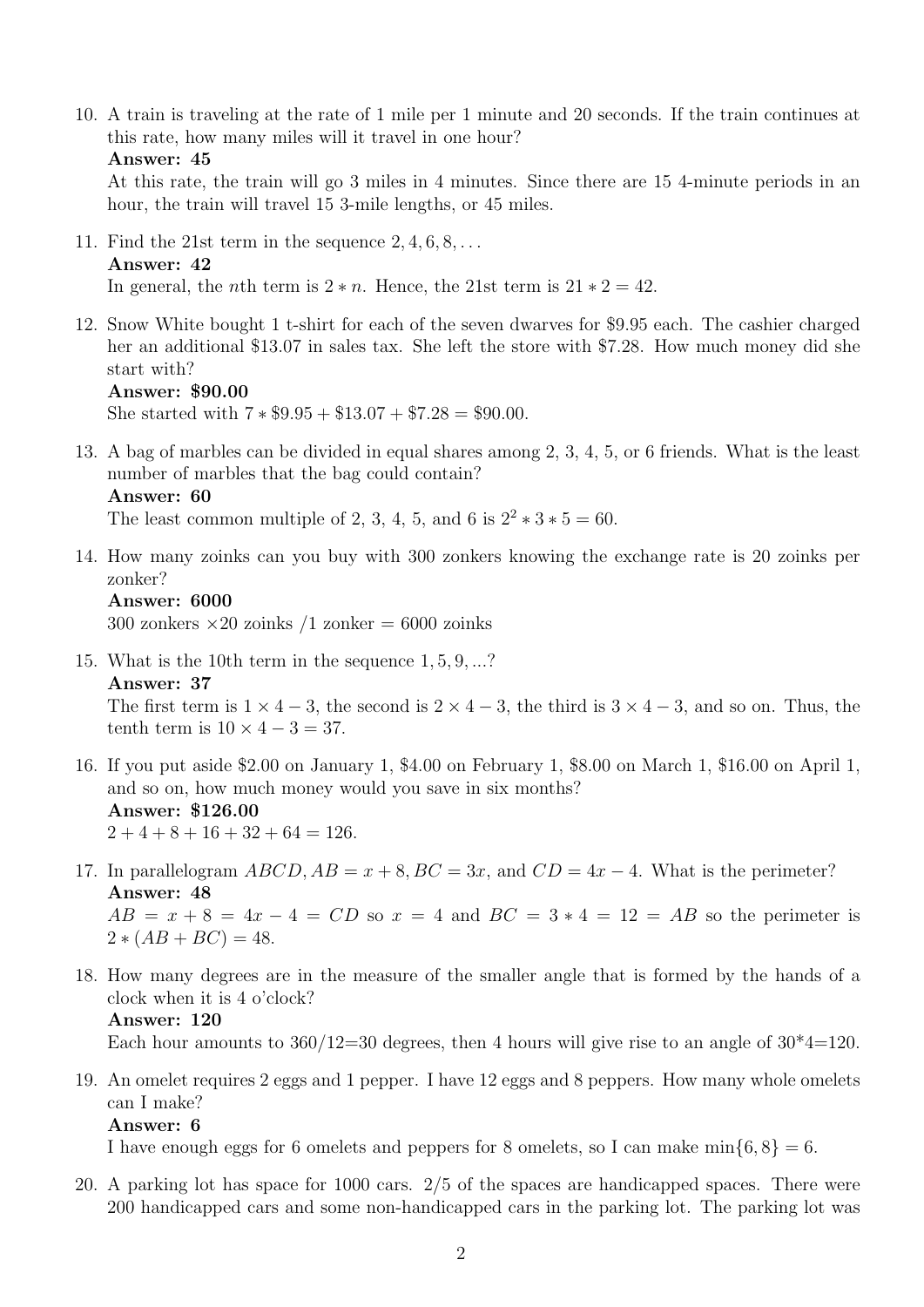3/4 full. How many non-handicapped cars were in the parking lot? Answer: 550  $750 - 200 = 550$  non-handicapped cars.

21. Two weeks ago, stores A and B sold shirts at \$10. Last week, store A raised prices by 15% while store B reduced prices by 15%. Realizing their mistakes, yesterday store B raised prices by 15% while store A reduced prices by 15%. What is the difference in prices today? Answer: 0

Store A's prices rose to  $10*1.15 = 11.5$  and dropped to  $11.5*0.85 = 9.775$  while store B's prices dropped to  $10 * 0.85 = 8.5$  and rose to  $8.5 * 1.15 = 9.775$ .

22. Riding their bicycles, Alex and Brian leave from two different places at the same time and ride directly toward each other. Alex rides at 10 mi/h and Brian rides at 8 mi/h. If they meet after 40 minutes of riding, how far apart were they at the beginning?

### Answer: 12

Each hour, Alex and Brian get  $10 + 8 = 18$  miles closer to eachother. If it only takes  $2/3$  of an hour for them to meet, then their original distance was  $(2/3)(18 \text{ miles}) = 12 \text{ miles}$ .

23. The average of seven numbers is 49. If 1 is added to the first number, 2 is added to the second number, 3 is added to the third number and so on, what is the new average? Answer: 53

 $49 + (1 + 2 + 3 + 4 + 5 + 6 + 7)/7 = 49 + 4 = 53$ 

24. The length of a rectangle is four times as long as its width. The area of the rectangle is 100 metres squared. What is the length of the rectangle? Answer: 20

If x is the width,  $4x$  is the length, so  $x * 4x = 100 \Rightarrow x * x = 25 \Rightarrow x = 5$ .

25. Homer Simpson entered a pie eating contest. Determined to win, he trained for 6 days. Each day he ate 4 more pies than the day before. Homer ate 150 pies while in training. How many pies did he eat on the 6th day?

# Answer: 35

If he ate x pies on the 6th day, he ate  $x - 4$  days on the 5th day,  $x - 2 \times 4$  days on the 4th day, ... and  $x - 5 * 4$  days on the first day. He ate  $6 * x - 60 = 150$  pies during training.  $x = 35$ 

26. A palindrome number, such as 22 or 565, is the same when written forwards or backwards. How many palindromes are there that are less than 1000? Answer: 99

There are 9 2-digit palindromes and 90 3-digit palindromes, which gives 99.

27. The number of hours that were left in the day was one-third of the number of hours already passed. What time is it?

# Answer: 6:00 PM

Let x be the number of hours left in the day. Then,  $3x$  is the number of hours passed, so there are  $4x$  hours in the day.  $4x = 24$  so  $x = 6$  and the time is 6:00 PM.

28. My change purse contains 16 coins in dimes and quarters. If the value is \$2.50, how many dimes are there?

# Answer: 10

Let x equal the number of dimes. Then,  $16 - x =$  the number of quarters,  $10x =$  value of the dimes in cents, and  $25*(16-x)$  = value of quarters in cents.  $10x + 25*(16-x) = 250$  so  $15x = 150$  and  $x = 10$ .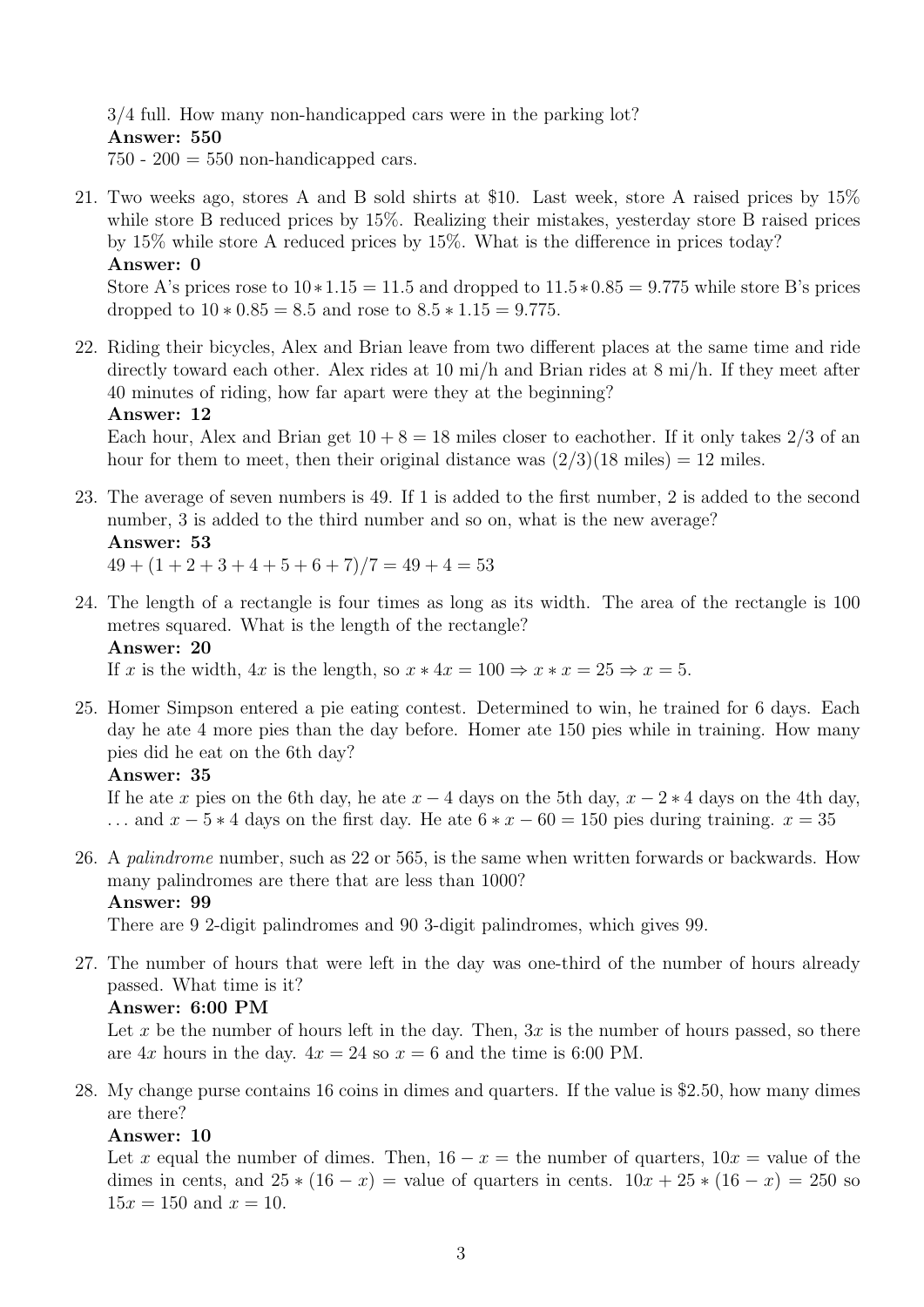29. Sophia receives a 15% discount on an item. She has a 10% coupon as well. What is the total percent discount?

```
Answer: 23.5%
```
Supposing the old price of the item is \$100, the first discount is  $$100 * .15 = 15$  and the new price is  $$100 - $15 = $85$ . The second discount is  $$85 * .10 = $8.5$ , so the final price is  $\$85 - \$8.50 = \$76.50$ . The net discount is  $(100 - 76.50)/100 = 23.5\%$ .

30. Bob, Don, Alice, Carol, and Eve want to sit at a circular table so that the boys do not sit next to or across from each other. If Alice must sit next to two girls, how many possible arrangements are there?

# Answer: 0

Supposing we go counterclockwise starting from B, we must have  $B - D =$  or  $B = D$ . There is no good place for Alice to sit since the remaining seats in all cases are next to a guy.

31. The vertices of a triangle are at (3,1), (8,1) and (8,3). What is the area of the triangle? Answer: 5

The vertices form a right triangle with a base of 5 and a height of 2. Hence the area is  $A = 1/2 * b * h = 1/2 * 5 * 2 = 5.$ 

32. Mr. Teacher asked the children to find the consective pages in their math books whose page numbers add up to 85. What is the larger of the two pages? Answer: 43

The smaller number is one less than the larger number, so the larger number is  $(85+1)/2 = 43$ .

33. A decade ago, I bought a car for \$40,000. I have since paid \$5,000 a year for maintenance and \$0.10 per mile for gas. I have driven 10,000 miles per year. How much have I spent on my car since I purchased it?

### Answer: \$60,000

I spent  $$5,000 * 10 + $0.10 * 10000 * 10 = $60,000$ 

34. A manufacturer claims that a new motor oil saves 5% of the gasoline used by a car. You and a friend have identical cars and drive the same 21, 000 kilometres per year. You use the new motor oil but your friend does not. If your friend gets 42 kilometers per gallon, how many gallons of gasoline do you save in one year?

# Answer: 25

If your friend get 42 kilometers per gallon, your friend would use  $21,000/42 = 500$  gallons per year. If you save  $5\%$ , you save  $500 * 0.05 = 25$  gallons.

35. The average of a set of 5 numbers his 32. The number 132 is removed from the set. By how much is the mean reduced?

# Answer: 25

Let y be the sum of the 4 remaining elements, then  $(y+132)/5 = 32$ , hence  $y = 5*32-132 = 28$ . Therefore the new mean is  $y/4 = 7$ . The answer is  $32 - 7 = 25$ .

36. Find the 6th term in the geometric sequence  $3, 6, 12, \cdots$ Answer: 96

The ratio is 2, so we have to multiply each term by 2 to find the next one. So, the fourth term is  $12 * 2 = 24$ , the fifth term is  $24 * 2 = 48$ , and the sixth term is  $48 * 2 = 96$ .

37. The measure of the supplement of an angle is 4 times the measure of its complement. Find the measure of the angle, in degrees. Answer: 60◦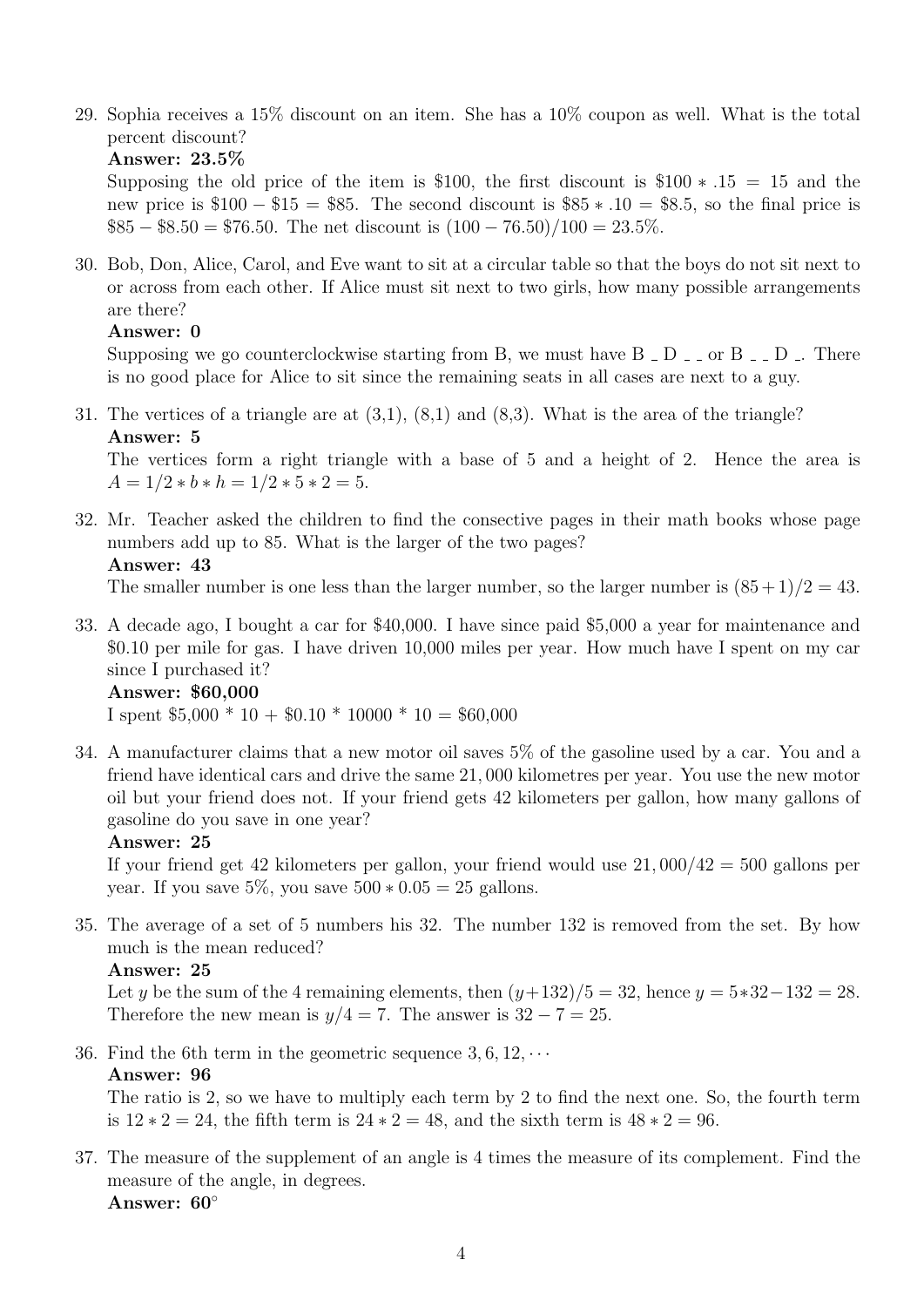Let  $x^{\circ}$  be the angle's measure. Then  $(180 - x)^{\circ}$  is the supplement's measure,  $(90 - x)^{\circ}$  is the complement's measure.  $180 - x = 4(90 - x) \Rightarrow x = 60^{\circ}$ 

38. How many terminating zeroes does the number (215)(34)(59)(710) have? Answer: 2

The prime factorization of this number is  $(5 * 43)(2 * 17)(59)(2 * 5 * 71)$ . For a number to have a terminating zero, it must have a multiple of ten as a factor. Since  $10 = 2 * 5$ , we look for pairs of 2's and 5's in the prime factorization of the number. There are two  $2-5$  pairs, so the number is divisible by  $10^2 = 100$ , so it has two terminating zeros.

39. Mr. Teacher awards extra credit points to his students with test grades out of 100 that are below the average of the 6th grade class. If 73 students take the same test, what is the largest number of students who can be awarded extra credit?

### Answer: 72

The largest number of students who can be awarded extra credit happens when everyone else has equal scores except one who has a score that is more than everyone else. So the answer is 73-1=72 (72 students scoring 50 and one scoring 100, for example).

40. Watson assigns consecutive letters of the alphabet increasing consective integer values, starting from A. If  $H + K + L + P = 2007$ , then what is Z? Answer: 516

 $H = A + 7, K = A + 10, L = A + 11, P = A + 15$  so  $H + K + L + P = 4A + 43 = 2007$  and  $A = 491$ , so  $Z = A + 25 = 516$ .

41. In Flatland, there are four types of coins. A zonk is worth 10 bonks. A conk is worth 8 bonks. A donk is worth 10 zonks. I have 227 bonks. What is the smallest number of coins I could have?

### Answer: 6

The optimal configuration is 2 donks, 1 zonk, 2 conks and 1 bonk, for a total of 6 coins.

42. Three numbers are chosen from the set  $\{1, 2, 3, 4, 5, 6\}$  and added. What are all of the possible sums?

# Answer: {6, 7, 8, 9, 10, 11, 12, 13, 14, 15} OR 6 to 15 or [6-15]

Observe that the sum is always an integer, and the sum must be between  $1 + 2 + 3 = 6$  and  $4 + 5 + 6 = 15$ . All intermediate values can be obtained.

43. How many factors does the number 540 have?

# Answer: 24

 $540 = 2^2 \times 3^3 \times 5$ . So, in order to find the number of factors of 540, we need to know the number of choices for the exponents of 2, 3, and6. There are three choices for the exponent of 2: 0, 1, or 2. Similarly, there are 4 choices for the exponent of 3: 0, 1, 2, and 3. There are two choices for the exponent of 5 : 0 or 1. To find the total number of factors, we multiply  $3 \times 4 \times 2 = 24$ factors.

44. Farmer John has 20 yards of fence. He wants to create a rectangular pen for his cows. What is the largest area, in square yards, that he can enclose?

# Answer: 25

Suppose the pen's width is x. Then, the pen's length is  $10 - x$  and the area is  $x * (10 - x)$ . The maximum value occurs when  $x = 5$ , so the area is 25 square yards.

45. Find the only four-digit number that starts with the digit 7 and is divisible by 1, 2, 3, 4, 5, 6, 7, 8, 9, and 10.